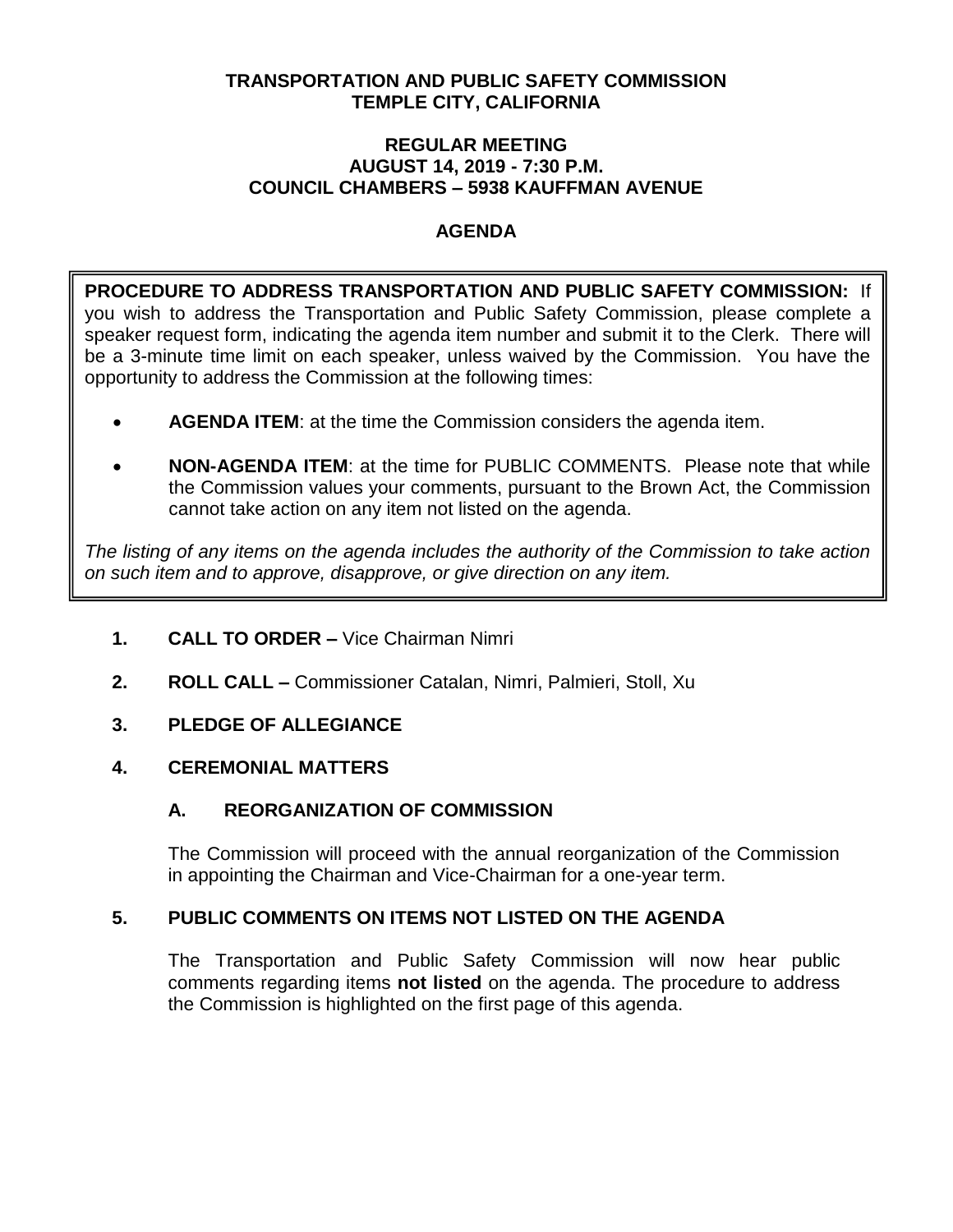Transportation and Public Safety Commission Agenda August 14, 2019 Page 2 of 3

### **6. CONSENT CALENDAR**

All consent calendar items may be approved in a single motion as recommended unless removed for further discussion. If members of the Commission or persons in the audience wish to discuss any matters listed on the Consent Calendar, please address them at this time.

Recommendation: approve item **A** per recommendation

A. APPROVAL OF MINUTES – [REGULAR MEETING OF JUNE 12, 2019.](https://ca-templecity.civicplus.com/DocumentCenter/View/12935/TPSC-min-2019-06-12)

### **7. PARKING CITATION HEARINGS –** None

- **8. UNFINISHED BUSINESS** None
- **9. NEW BUSINESS**
	- **A. OVERVIEW OF PARKING CITATION APPEAL PROCEDURES**
- **10. COMMUNICATIONS** None

### **11. ADDITIONAL PUBLIC COMMENTS ON ITEMS NOT LISTED ON THE AGENDA**

The Transportation and Public Safety Commission will now hear additional public comments regarding items **not listed** on the agenda. The procedure to address the Commission is highlighted on the first page of this agenda.

### **12. MATTERS FROM CITY OFFICIALS**

### **13. COMMISSION ITEMS SEPARATE FROM THE REGULAR AGENDA**

- A. COMMISSIONER CATALAN
- B. COMMISSIONER NIMRI
- C. COMMISSIONER PALMIERI
- D. COMMISSIONER STOLL
- E. COMMISSIONER XU

### **14. ADJOURNMENT**

The next regular meeting of the Transportation and Public Safety Commission will be held on August 28, 2019 at 7:30 p.m. in the Council Chambers, 5938 Kauffman Avenue, Temple City.